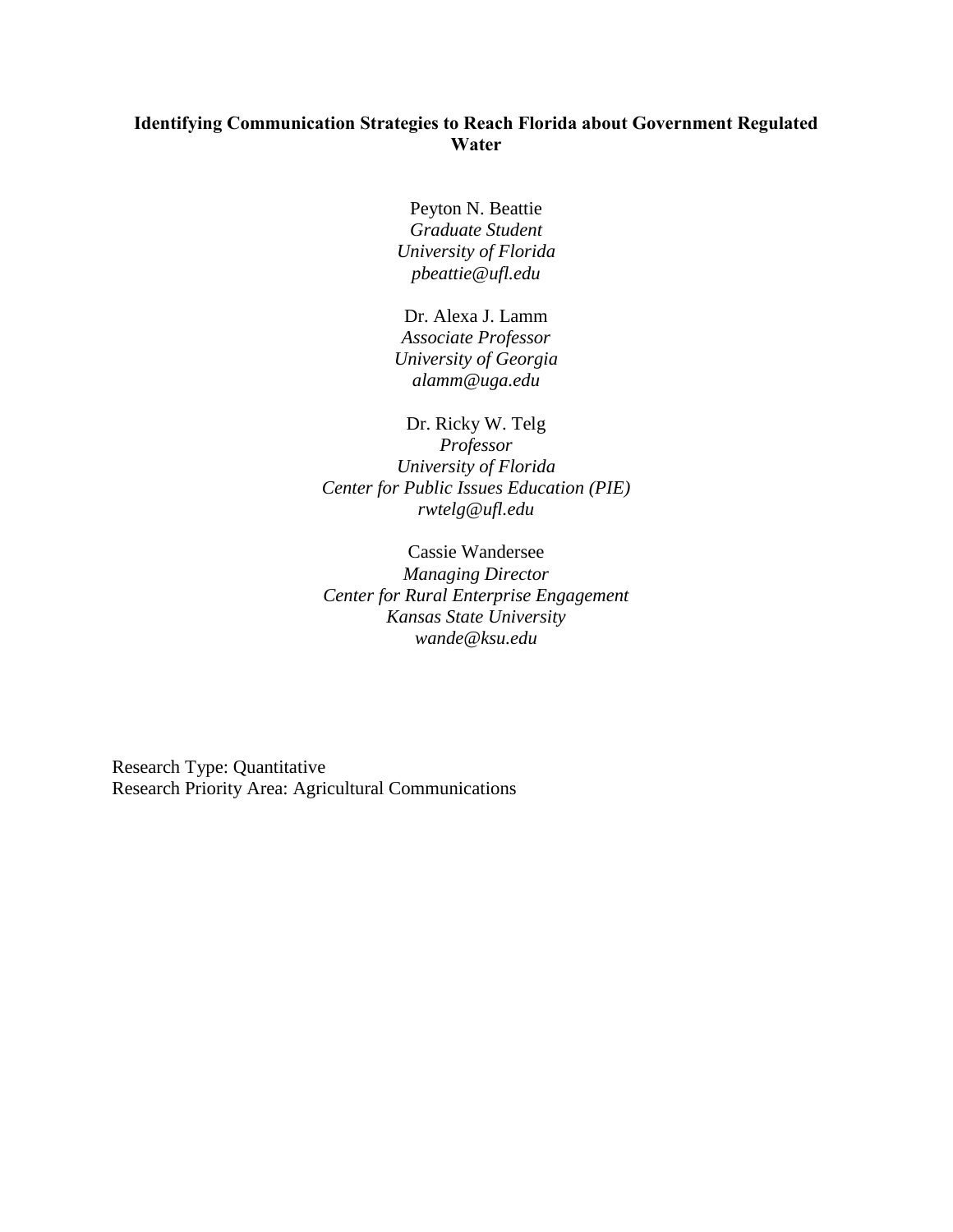## **Identifying Communication Strategies to Reach Florida about Government Regulated Water**

*The largest consumers of water in Florida are single-family homeowners. The increase in population and the availability of quality water in Florida poses a concern. Identifying audience segments through demographic characteristics can assist in determining strategies to communicate with consumers about government regulated water policies. The purpose of this study was to examine how perceptions of government-mandated water conservation initiatives were related to reported water conservation behaviors based on demographics. Understanding the relationship between government-mandated water conservation initiatives and water conservation behaviors may assist in strategy development when communicating about the need to conserve water to various audience segments based on demographic characteristics.*

### **Introduction**

State water managers across the United States face growing concerns about the availability and quality of the freshwater supply (United State Government Accountability Office, 2014). Population growth, agricultural use, urbanization, climate change, and drought have impacted the growing disparity between the availability of quality water resources and demand for consumption. Increased water demand and a limited supply of water have prompted a conversation around the need for water conservation (Wickstrom & Specht, 2016).

In Florida, water is one of the most valued natural resources (Marella, 2008). Water sources in Florida are incredibly varied and include over 1,700 streams and rivers, 7,800 freshwater lakes, 700 springs, and 11 million acres of wetlands (Fernald & Purdum, 1998). Florida is also home to the most plentiful freshwater aquifers in the United States, which provides water to many springs and rivers (Florida Department of Environmental Protection [FDEP], 2016).

In 2010, public water use surpassed agricultural water use in Florida (Office of Water Policy, 2014) with single-family homes identified as one of the largest water users (Kenney, Goemans, Klein, Lowrey, & Reidy, 2008). Already high, water demand in Florida is expected to increase by 26% in 2020 due to the state's increasing population (Office of Water Policy, 2014).

In reaction to the 2001 drought, one of the worst droughts in Florida history, FDEP – in coordination with the state's five water management districts – developed specific water conservation recommendations to increase water use efficiency (FDEP, 2014). The recommendations were presented in a Joint Statement of Commitment (JSOC) by the five water management districts, FDEP, Florida Public Service Commission, Florida Rural Water Association, Florida Section of the American Water Works Association, and Florida Water Environment Association. A working plan was created and implemented in 2005 based on the recommendations from the JSOC. The plan included developing standardized definitions and performance measures, establishing a clearinghouse for water conservation, developing and implementing a standardized water conservation planning process for utilities, developing and maintaining a Florida-specific water conservation guidance document, and implementing pilot applications through cooperative agreements with volunteer utilities.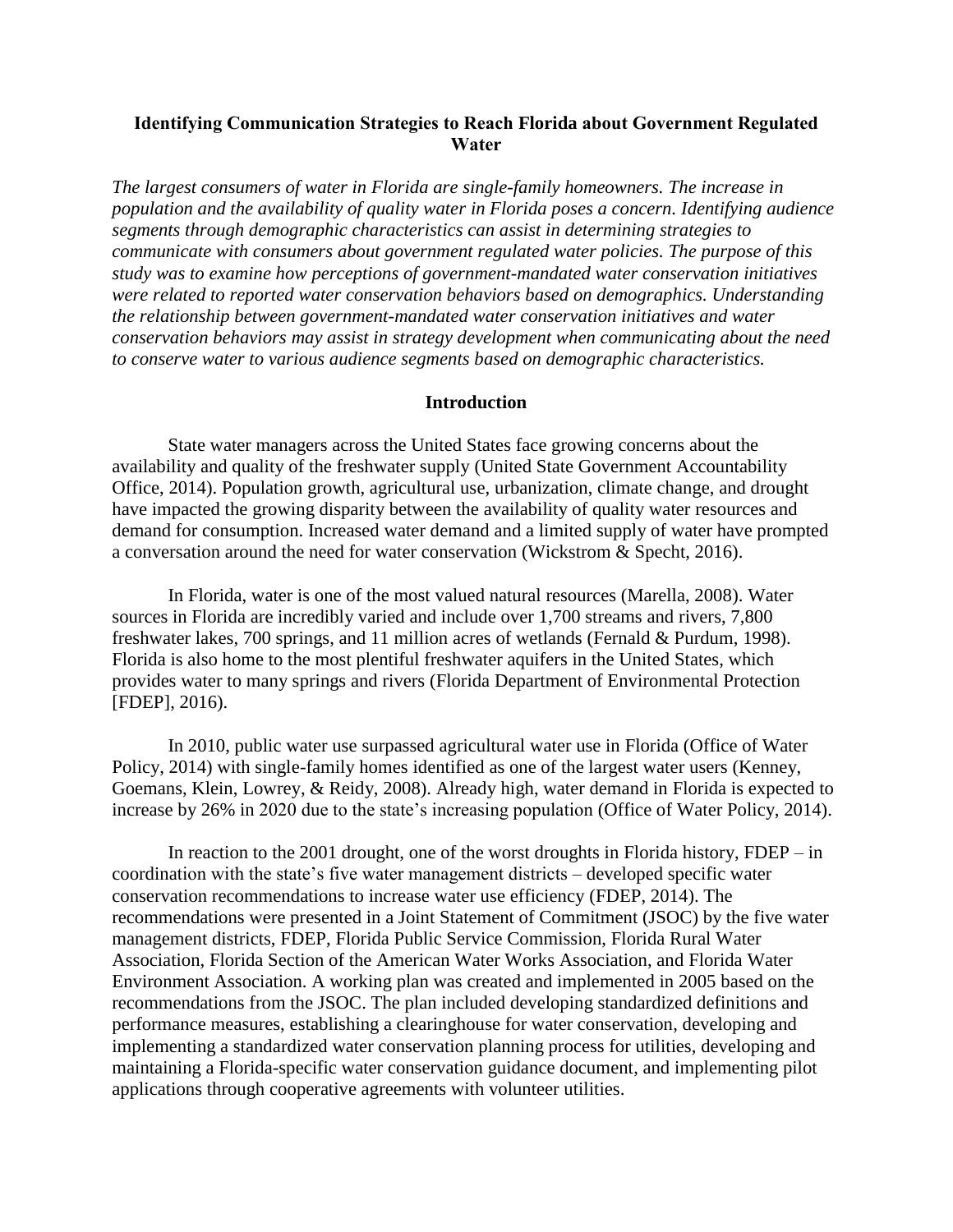In conjunction with the work plan, various pieces of legislation were passed related to water conservation including the Clean Water Act, Safe Drinking Water Act, and various other laws that regulated the application of lawn chemicals and irrigation systems (University of Florida Extension, 2015). In 2009, Senate Bill No. 494 was amended to include mandatory licensing for commercial fertilizer application in urban landscapes and the mandatory installment of soil moisture monitoring systems on all landscape irrigation systems (Natural Resources; Conservation, Reclamation, and Use, 2009). Failure to comply with state statutes could result in monetary penalties for commercial contractors and private citizens.

Demographic and social factors are important aspects to explore when trying to understand consumers' water behaviors (Wolters, 2014). National surveys designed to explore the opinions of the American public in regards to climate change, which is directly linked to water issues, rely heavily on audience segmentation (Leiserowitz, Maibach, Roser-Renouf, & Hmielowski, 2012; Maibach, Roser-Renouf, & Leiserowitz, 2009; Maibach, Leiserowitz, Roser-Renouf, & Mertz, 2011). Kenney et al. (2008) observed three levels of water use in his study: high, mid, and low. Water user segments of the population were identified by specific demographic factors, specifically, that high-volume water users were older, wealthier, and lived in newer and larger homes. The three water-use groups also responded in various ways to water restriction and pricing structures, with the high-volume water users most responsive to price increases. An examination of audience segments for Extension water conservation programming in Florida revealed specific demographic segments based on membership in homeowner's associations (Monaghan et al., 2013). Residents in Florida that used landscape irrigation and lived in homeowner's associations were found to have lower perceived behavioral control over adopting water conservation practices in irrigation than others (Warner, Rumble, Martin, Lamm, & Cantrell, 2015).

Political ideology was also identified as a relevant factor in predicting environmental behavior and engagement in conservation efforts (Gromet, Kunreuther, & Larrick, 2013). Individuals that identified themselves as having politically conservative beliefs were less likely to adopt environmental behaviors based on the presence of environmental messaging (Gromet et al., 2013). Other studies identified age (Arcury, 1990; Dunlap, Van Liere, Mertig, & Jones, 2000; Kenney et al., 2008), attained education (Dunlap et al., 2000; Jones & Dunlap, 1992), and gender (Brehm & Eisenhauer, 2013) as demographic factors with a connection to conservation behavior. Demographic factors are essential in identifying audience segments. Audience segmentation allows agricultural communicators to group individuals into segments based on their specific needs and demographic variables. Targeted programming can motivate behavior change, specifically the adoption of water conservation behaviors (Warner et al., 2015).

As Florida moves to implement increased water regulations and restrictions, those trying to create change need to recognize that individuals are less likely to adopt water conservation behaviors if they do not trust the water authority or government (Jorgensen, Graymore, & O'Toole, 2009). Public lack of trust in the water authority and government presents a need for agricultural communicators to play a role in facilitating a conversation that focuses on water conservation efforts. Due to the largest user of water being homeowners, a shift must occur with communication messages tailored to audiences in suburban, single-family homes (Monaghan,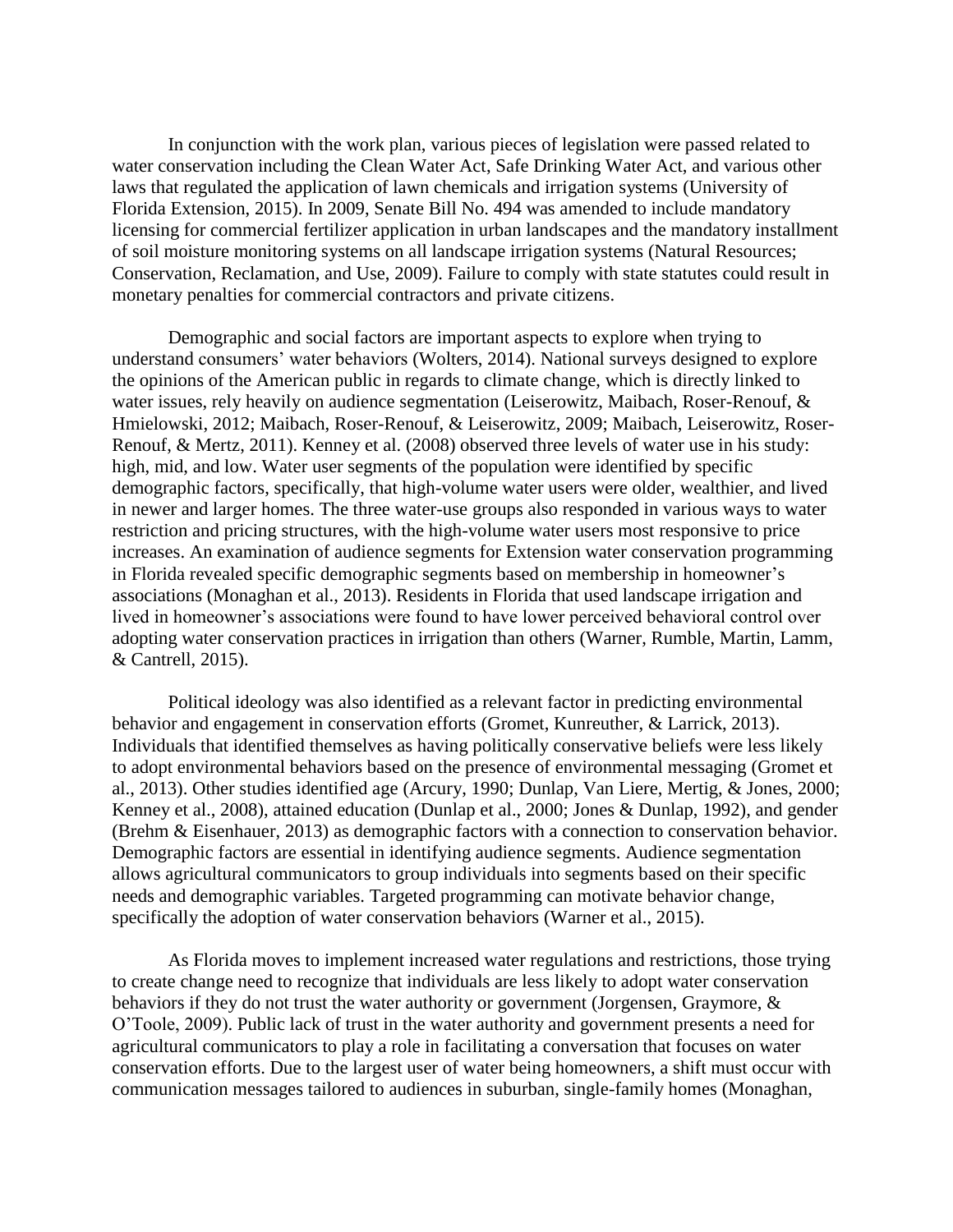Ott, Wilber, & Gouldthorpe, 2013) rather than just agricultural operations. Agricultural communicators have an opportunity to bridge the trust gap between the public and water and governmental authorities (Jorgensen et al., 2009) and discuss water behaviors with consumers based upon their social and demographic factors (Wolters, 2014) as well as their political ideology (Gromet, Kunreuther, & Larrick, 2013). This study investigated existing perceptions of Florida's residents regarding government involvement in water regulation and water-use behaviors.

### **Theoretical Framework**

The theory of planned behavior (Ajzen, 1991) was used as the framework for this study. The theory of planned behavior predicts behaviors through the combination of intentions to perform an action taken (Ajzen, 1991). The combination of perceived behavioral beliefs driven by attitude, normative beliefs driven by subjective norms, and control beliefs are driven by perceived behavioral control influence intention to act and actual behavior practiced (Ajzen, 1985; 1991). Understanding an individual's behavioral, normative, and control beliefs will theoretically allow one to predict their intent and behavior for a given action.

Ajzen (1985) describes behavioral beliefs as to how an individual believes they should behave towards a certain action. Their attitude toward this behavioral belief then allows them to perceive the behavior as positive or negative (Ajzen, 1985). Normative beliefs indicate how someone should act in a certain situation. Subjective norms are an individual's perception of how society will react to their normative beliefs (Ajzen, 1985). Ajzen (1985) also identified control beliefs as a presence of outside factors that influence an individual's ability to complete an action. Control beliefs are regulated by an individual's perceived behavioral control, which indicates how a person will be able to act with the presence of outside factors (Ajzen, 1985).

Previous studies have examined the links between environmental/water conservation attitudes and observed water consumption. Water users with positive environmental and water conservation attitudes consumed significantly less water when showering, washing clothes, irrigating their lawn or landscape, and using tap water than those with moderately positive attitudes or negative attitudes (Willis, Stewart, Panuwatwanich, Williams & Holingsworth, 2011). Corral-Verdugo, Bechtel, and Fraijo-Sing (2003) found general environmental beliefs had a significant impact on domestic water consumption.

Perceived efficacy is the ability to mitigate the impact of drought or water shortages can also impact an individual's choice to conserve (Lam, 2006). While positive environmental attitudes are predictors of voluntary water conservation behaviors, mandatory water restrictions have been found to be more effective in reducing water use (Kenney et al., 2008; Lee, 1981). Strategies that provide information on the environmental impact of daily activities are increasing in effectiveness (Delmas et al., 2013). Therefore, government regulation should be partnered with educational and informational programs targeting water conservation to reduce water consumption (Delmas, Fischlein, & Asensio, 2013).

Municipal government and utility companies use two types of strategies to reduce water use: price and rate structures or non-price strategies (Kenney et al., 2008). Consumer reduction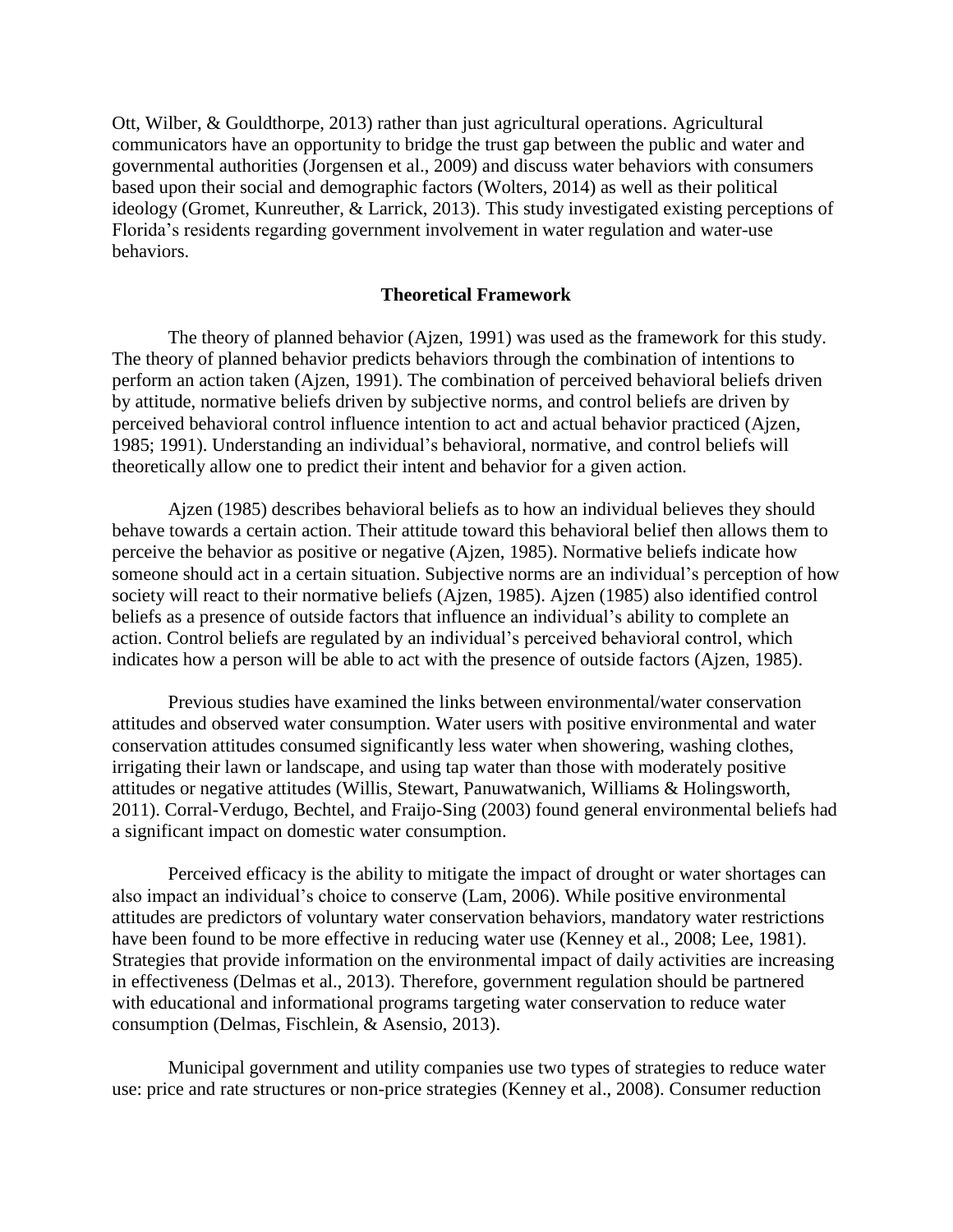of water use in reaction to price strategies is a result of a desire to save money and not the desire to lessen the impacts of overusing water (Lam, 2006). Attitudes and beliefs towards institutional actors that impose mandatory water conservations restrictions have also been examined. When trust in the water provider and government institution is high, compliance with water restrictions is greatest (Lee, 1981). Jorgensen, Graymore, and O'Toole (2009) identified a lack of institutional trust and negative perceptions of government initiatives prompted individuals not to engage in water-saving behaviors.

### **Purpose and Research Objectives**

The purpose of this study was to examine how perceptions of government-mandated water conservation initiatives were related to reported water conservation behaviors based on demographics. Understanding the relationship between government-mandated water conservation initiatives and water conservation behaviors may assist in strategy development when communicating about the need to conserve water to various audience segments based on demographic characteristics. The following research objectives guided this study:

- 1. Describe the respondents' water conservation behaviors;
- 2. Describe the respondents' perception of government-mandated water conservation measures based on demographics; and
- 3. Determine if the level of engagement in water conservation behaviors impacted perceptions of government-mandated water conservation measures.

## **Methods**

An online survey was used to examine Florida residents' perceptions of government control and government autonomy-support in water conservation behaviors based on demographics. The survey was reviewed for content and validity by a panel of experts consisting of the director of the Public Issues Education (PIE) Center, the director of the Public Issues Education (PIE) Center, and a professor in agricultural and environmental communications. Qualtrics, an online sampling firm, was used to disseminate the survey to Florida residents age 18 or older. Non-probability sampling was used to recruit individuals included in the sample. Non-probability sampling is a commonly used sampling method in public opinion research allowing for population estimates (Baker et al., 2013). As with other forms of survey methodology, non-probability sampling does have limitations, including selection, exclusion, and non-participation biases (Baker et al., 2013). To help control for these limitations poststratification weighting methods were implemented (Kalton & Flores-Cervantes, 2003).

A scale developed by Lavergne, Sharp, Pelletier, and Holtby (2010) was used to measure respondents' perceptions of government involvement in water conservation-behavior. The scale was divided into two segments designed to measure respondents' perceptions of government pressure or support to partake in water conservation behaviors. A three-item subscale was used to measure respondents' perception of government control in water conservation behaviors. The second subscale consisted of four items designed to measure respondents' perceptions of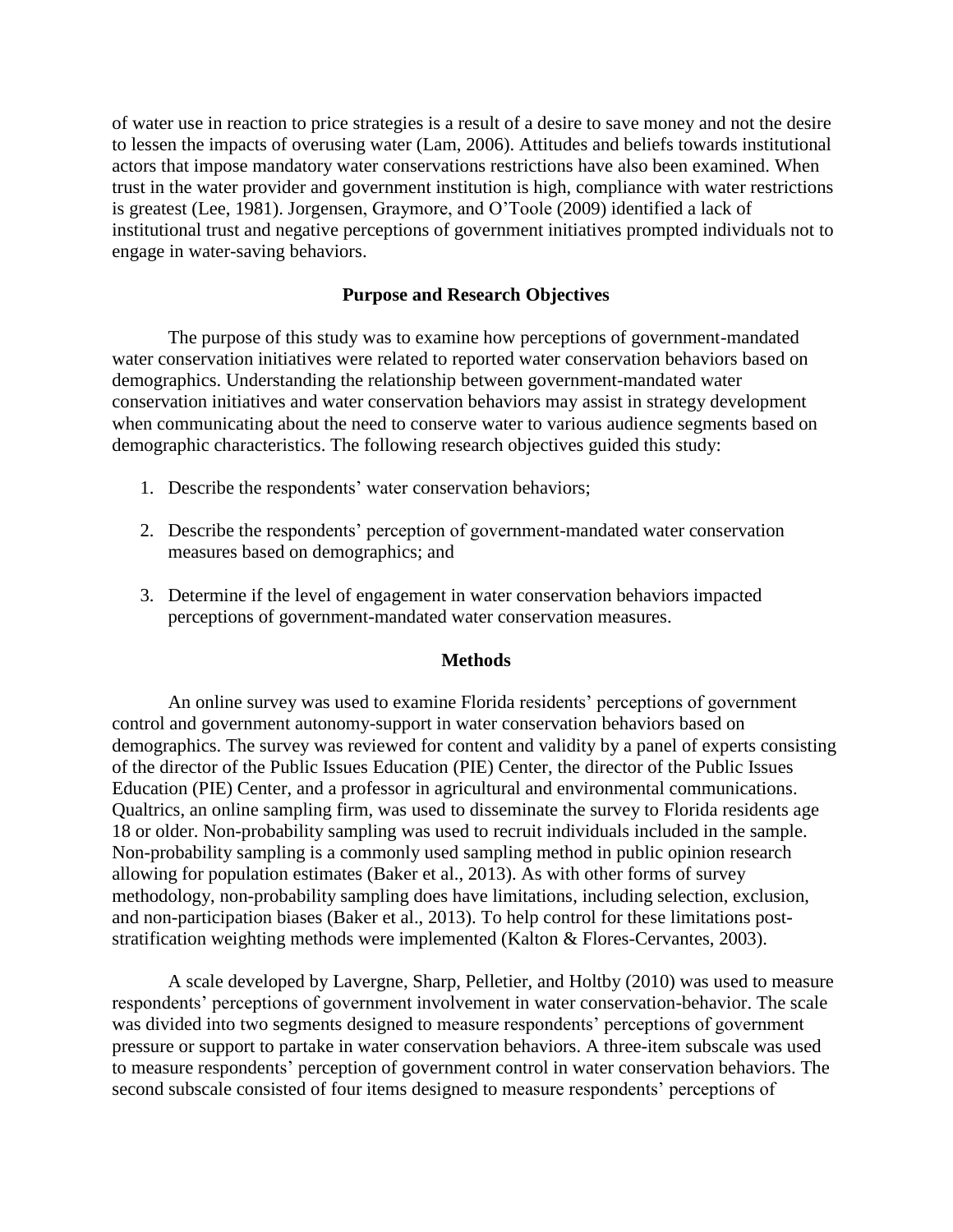government autonomy-support in water conservation behaviors. Both scales were measured on a five-point Likert-type scale that ranged from 1– *strongly disagree*, 2 – *disagree*, 3 – *neither agree nor disagree*, 4 – *agree*, and 5 – *strongly agree*. For both scales, the responses to the items were averaged to create an overall index score that could range from one to five. The government control scale had an alpha reliability of .90 and the government autonomy-support scale had an alpha reliability of .80. Both scales exceeded the minimum requirements of reliability as outlined by Cronbach (1951).

Respondents' water conservation behaviors were examined using their responses to eleven statements. Seven statements were positive in nature, and four statements were negative. The eleven statements were adapted from items found in the 2012 RBC Canadian Water Attitudes Study (Patterson, 2012). Respondents reported their water conservation behaviors on a frequency scale that was later recoded to a dichotomous scale to sum the eleven variables into a conservation score. Respondents that reported engaging in a positive water behavior, or disengaging in a negative behavior, received a one for that item. Engaging in a negative behavior, or avoidance of a positive behavior resulted in a zero score for that item. The sum for all eleven items was reported as that individual's conservation score and could range from a zero to 11. A zero indicated the respondent did not engage in any positive behaviors and all negative behaviors, and an 11 indicated a respondent engaged in all of the positive behaviors and none of the negative behaviors.

The survey also asked respondents to answer a number of demographic questions. Respondents were asked to indicate their sex, race, age, education level, rural/urban residence, political affiliation, and homeownership in a categorical format.

A total of 516 individuals completed the survey of the 767 individuals invited for a response rate of 67.3%. The data were analyzed using descriptive and correlational statistics in SPSS ® 23.0. Descriptive statistics were used to analyze the first two objectives of the study and an ANOVA for the third objective.

#### **Results**

### **RO1: Describe the respondents' water conservation behaviors.**

Respondents were asked to report their water conservation behaviors by indicating whether or not they engaged in 11 specific positive or negative water behaviors (Table 1). Respondents most frequently reported the positive water conservation habits of turning off the water while brushing their teeth ( $n = 373, 72.3\%$ ) and installing low-flow showerheads ( $n = 297$ , 57.5%). Hosing down the driveway (*n* = 336, 65.2%) was the most frequently reported negative water-use behavior.

| Table 1                          |                                 |  |
|----------------------------------|---------------------------------|--|
| Water Use Behavior ( $N = 516$ ) |                                 |  |
|                                  | the contract of the contract of |  |

| I turn the water off while brushing my teeth. * | 373 72.3 |
|-------------------------------------------------|----------|
| I hose down my driveway.                        | 336 65.2 |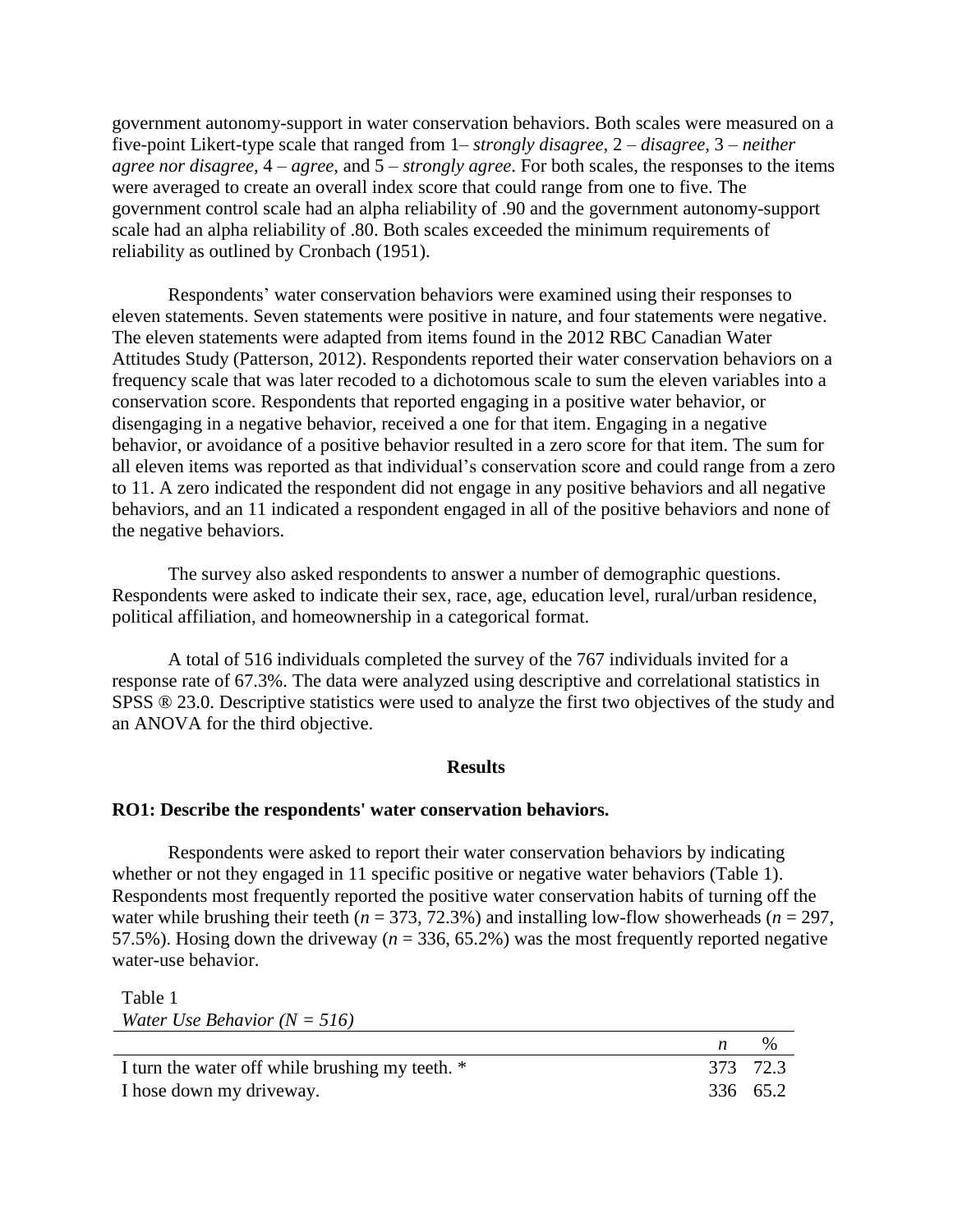| I have water-efficient toilets installed in my home. *                       |    | 297 57.5 |
|------------------------------------------------------------------------------|----|----------|
| I let my sprinklers run when it has rained or is raining.                    |    | 282 54.6 |
| I have low-flow showerheads installed in my home. *                          |    | 282 54.6 |
| I leave the water running in the kitchen when washing and/or rinsing dishes. |    | 250 48.6 |
| I shower for no more than five minutes each time I bathe. *                  |    | 223 43.2 |
| I have low-water consuming plants in my yard. *                              |    | 180 34.9 |
| I avoid watering my lawn in the summer.                                      |    | 168 32.6 |
| I use recycled was tewater to irrigate my lawn/landscape. *                  | 94 | 18.3     |
| I use rain barrels to collect water for use in my garden/lawn. *             | 69 | 13.4     |
|                                                                              |    |          |

Note: \*indicates positive water conservation behavior

Conservation scores were calculated for each respondent. A score of 11 indicated the respondent participated in all positive water-use behavior and no negative water-use behavior, while a zero score indicated the respondent participated in no positive water-use behaviors and all negative water-use behaviors. Five was the most frequent  $(n = 85, 16.6\%)$  conservation score (Table 2). A small section of the respondents  $(n = 4, 0.8\%)$  received a score of 11. Seven respondents (1.3%) received a score of zero, indicating they participated in no positive water-use behaviors and practiced all negative water-use behaviors. The mean conservation score was 4.95  $(SD = 2.34)$ .

Table 2 *Conservation Score Frequencies (N = 516)*

|                  | $\boldsymbol{n}$ | $\%$ |
|------------------|------------------|------|
| $\boldsymbol{0}$ | $\overline{7}$   | 1.3  |
|                  | 29               | 5.7  |
| $\overline{2}$   | 49               | 9.6  |
| 3                | 66               | 12.9 |
| 4                | 70               | 13.6 |
| 5                | 85               | 16.6 |
| 6                | 69               | 13.5 |
| 7                | 60               | 11.6 |
| 8                | 44               | 8.6  |
| 9                | 24               | 4.6  |
| 10               | 7                | 1.4  |
| 11               | $\overline{4}$   | 0.8  |

*Note.* Conservation score was calculated for 11 measures, four negative and seven positive. Engaging in positive behavior or abstaining from negative behavior resulted in a score of one. Engaging in negative behavior or abstaining from positive resulted in a zero score. Scores were summed to create individual conservation scores.

Individual conservation scores were used to classify respondents as having high, midlevel, or low water conservation behaviors. Respondents were divided into high, mid-level, and low conservation groups based on z-scores. Those with a mean conservation score one standard deviation above the raw mean score were considered to have high conservation. Respondents with a mean conservation score one standard deviation below the raw mean score were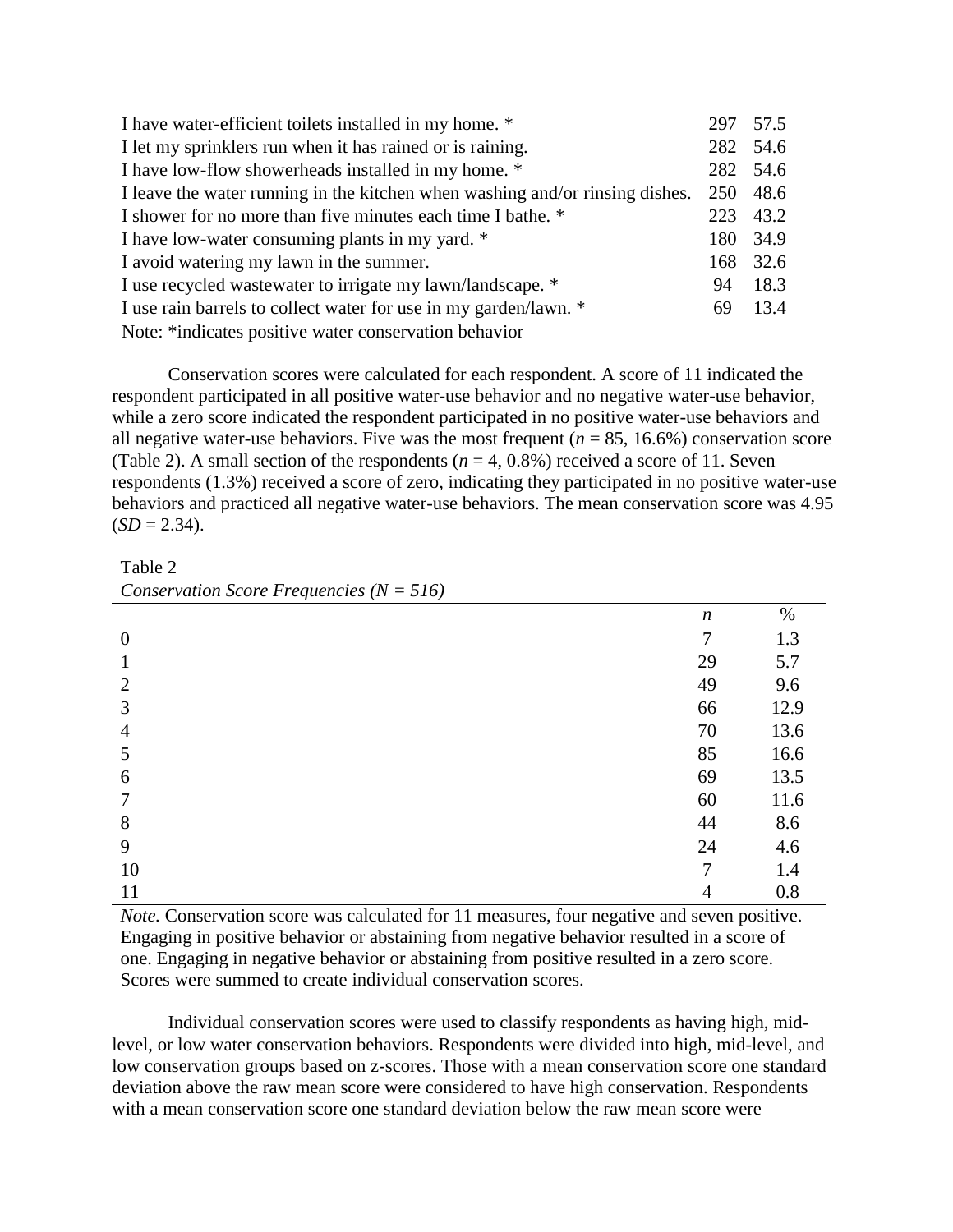considered to have low conservation behaviors. The majority (68.1%) of respondents had midlevel water conservation behavior, 16.5% of respondents were classified as having low water conservation behaviors, and 15.4% were classified as having high water conservation behaviors.

To better understand conservation categories, demographic information was explored for each group. The high-conservation group was largely metropolitan (*n* = 72, 91.1%), female (*n* = 48, 60%), had received a two-year degree (*n* = 21, 26.4%), owned their home (*n* = 65, 82.3%), and was mainly comprised of Independents ( $n = 28, 35.4\%$ ). The mid-level conservation group – the largest of all three classifications – was largely metropolitan ( $n = 333, 94.9\%$ ), nearly equally comprised of males ( $n = 178, 50.7\%$ ) and females ( $n = 173, 49.3\%$ ), had a two-year degree ( $n =$ 89, 25.4%), and mostly Democrat (*n* = 123, 35.0%). The majority of the low-conservation group was metropolitan ( $n = 78, 91.8\%$ ), female ( $n = 59, 69.4\%$ ), had taken some college courses but did not earn a degree ( $n = 25, 29.4\%$ ), rented homes ( $n = 46, 54.1\%$ ), with approximately a third (*n* = 30, 35.3 %) reported less than \$24,999 in annual gross income, and was largely Democrat (*n*  $= 35, 41.2\%$ ).

# **RO2: Describe the respondents' perception of government-mandated water conservation measures.**

Respondents rated their level of agreement with seven statements, comprising two scales, regarding their perception of government control and government autonomy-support in individual water conservation and environmental behaviors (Table 4). Over half of the respondents ( $n = 290, 56.2\%$ ) positively agreed that they have the choice to use governmentprovided strategies to help the environment. About one-third ( $n = 188, 36.4\%$ ) of respondents negatively agreed that the government tried to impose environmental strategies on them. Mean scores were also calculated for each individual on the government control scale and perception of government autonomy-support subscale. The government control scale mean was 2.97 (*SD* = 0.95). The mean for the perception of government autonomy-support subscale was  $3.38$  (*SD* = 0.84).

Table 4

| Strongly |                           | Strongly            |
|----------|---------------------------|---------------------|
| Disagree | Neutral                   | Agree/Agree<br>$\%$ |
|          |                           |                     |
|          |                           | 30.7                |
| 36.4     | 28.3                      | 35.3                |
| 36.3     | 31.7                      | 32.0                |
| 32.5     | 31.1                      | 36.4                |
|          | Disagree/<br>$\%$<br>37.7 | $\%$<br>31.6        |

*Perception of Government Involvement in Water Conservation and Environmental Behaviors (N = 516)*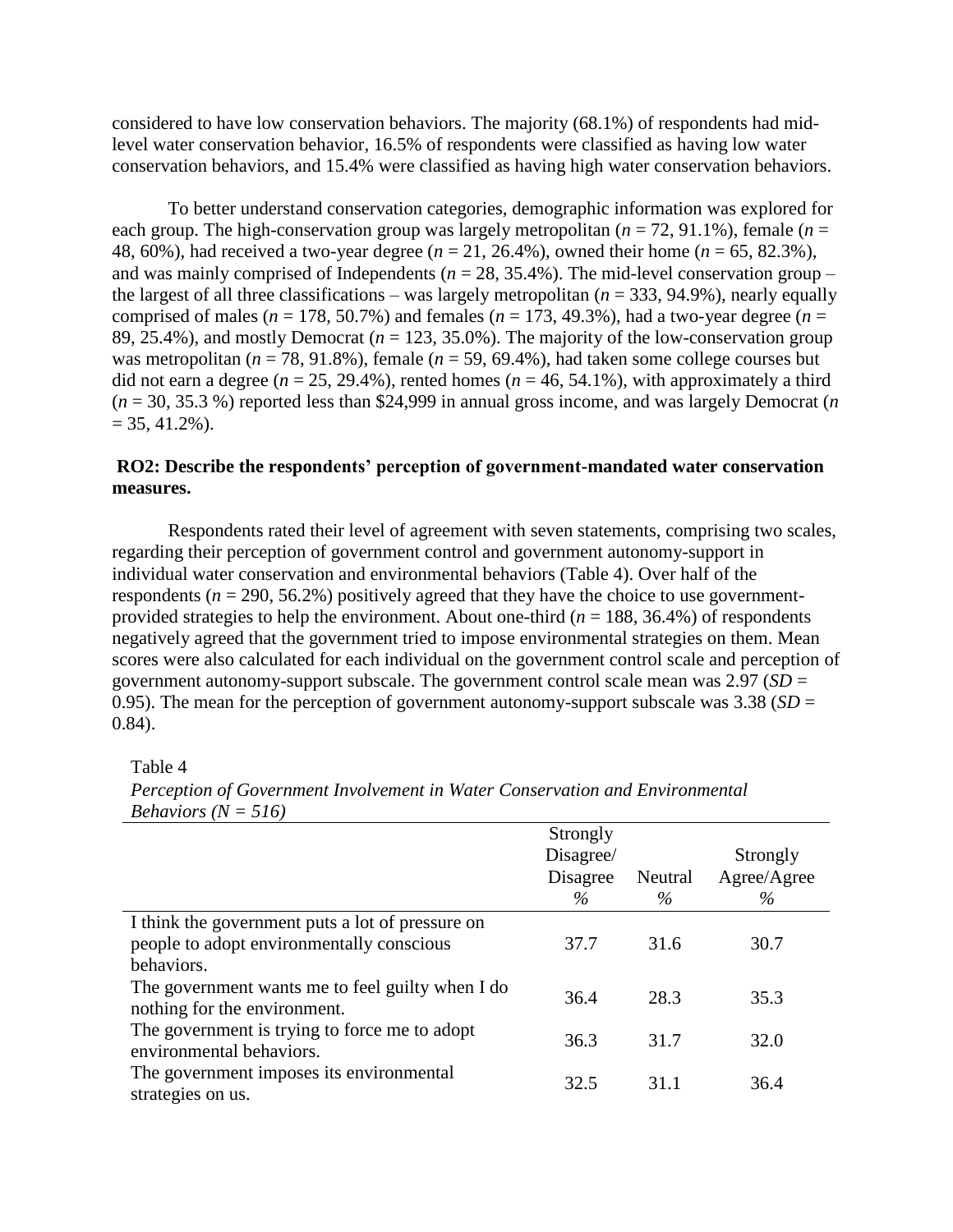| The government gives me the freedom to make my        | 22.8 | 30.9 | 46.3 |
|-------------------------------------------------------|------|------|------|
| own decisions in regards to the environment.          |      |      |      |
| I have the choice to participate in the environmental | 18.0 | 26.0 | 56.0 |
| programs established by the government.               |      |      |      |
| I have choice to use the strategies provided by the   | 13.9 | 29.9 | 56.2 |
| government in order to help the environment.          |      |      |      |

*Note.* A five-point Likert-type scale was used ranging from 1– *strongly disagree*, 2 – *disagree*, 3 – *neither agree nor disagree*, 4 – *agree*, and 5 – *strongly agree.*

Means for the perception of government of autonomy-support and control were also examined by sociodemographic variables (Table 5). Respondents 80 years old and older had the highest mean score ( $M = 3.87$ ,  $SD = 0.44$ ) for perceived government control, while those who were 20-29 had the lowest ( $M = 2.51$ ,  $SD = 0.93$ ). Those with less than a 12<sup>th</sup>-grade education had the lowest mean ( $M = 1.92$ ,  $SD = 1.04$ ) for government autonomy-support.

Table 5

*Perception of Government Involvement in Water Conservation by Demographic Variable*

|            |                                 | <b>Government Control</b> |           | Autonomy-support |           |
|------------|---------------------------------|---------------------------|-----------|------------------|-----------|
|            |                                 | $\boldsymbol{M}$          | <b>SD</b> | $\boldsymbol{M}$ | <b>SD</b> |
| <b>Sex</b> |                                 |                           |           |                  |           |
|            | Male                            | 3.07                      | 0.96      | 3.30             | 0.89      |
|            | Female                          | 2.89                      | 0.93      | 3.46             | 0.79      |
| Race       |                                 |                           |           |                  |           |
|            | Caucasian/White (Non-Hispanic)  | 3.00                      | 0.95      | 3.36             | 0.85      |
|            | Hispanic                        | 2.82                      | 0.72      | 3.40             | 1.05      |
|            | African American                | 2.79                      | 0.81      | 3.44             | 0.74      |
|            | Asian                           | 2.74                      | 1.29      | 3.86             | 0.70      |
|            | Native American                 | 2.59                      | 1.34      | 3.87             | 0.91      |
| Age        |                                 |                           |           |                  |           |
|            | $80+$                           | 3.87                      | 0.44      | 2.56             | 0.46      |
|            | 70-79                           | 3.32                      | 0.77      | 3.24             | 0.76      |
|            | 60-69                           | 3.12                      | 0.95      | 3.42             | 0.87      |
|            | 50-59                           | 2.92                      | 0.93      | 3.34             | 0.92      |
|            | 40-49                           | 2.83                      | 1.06      | 3.38             | 0.84      |
|            | 30-39                           | 2.85                      | 0.81      | 3.49             | 0.80      |
|            | 20-29                           | 2.51                      | 0.93      | 3.56             | 0.71      |
|            | 19 and younger                  | 2.57                      | 0.98      | 3.65             | 0.29      |
|            | <b>Education Level</b>          |                           |           |                  |           |
|            | Less than 12th grade            | 3.71                      | 1.30      | 1.92             | 1.04      |
|            | High school graduate            | 3.03                      | 0.85      | 3.44             | 0.78      |
|            | Some college, no degree         | 3.17                      | 0.97      | 3.34             | 0.88      |
|            | Two-year college degree         | 2.79                      | 0.95      | 3.33             | 0.87      |
|            | Four-year college degree        | 2.98                      | 0.92      | 3.41             | 0.81      |
|            | Graduate or professional degree | 2.81                      | 1.00      | 3.50             | 0.81      |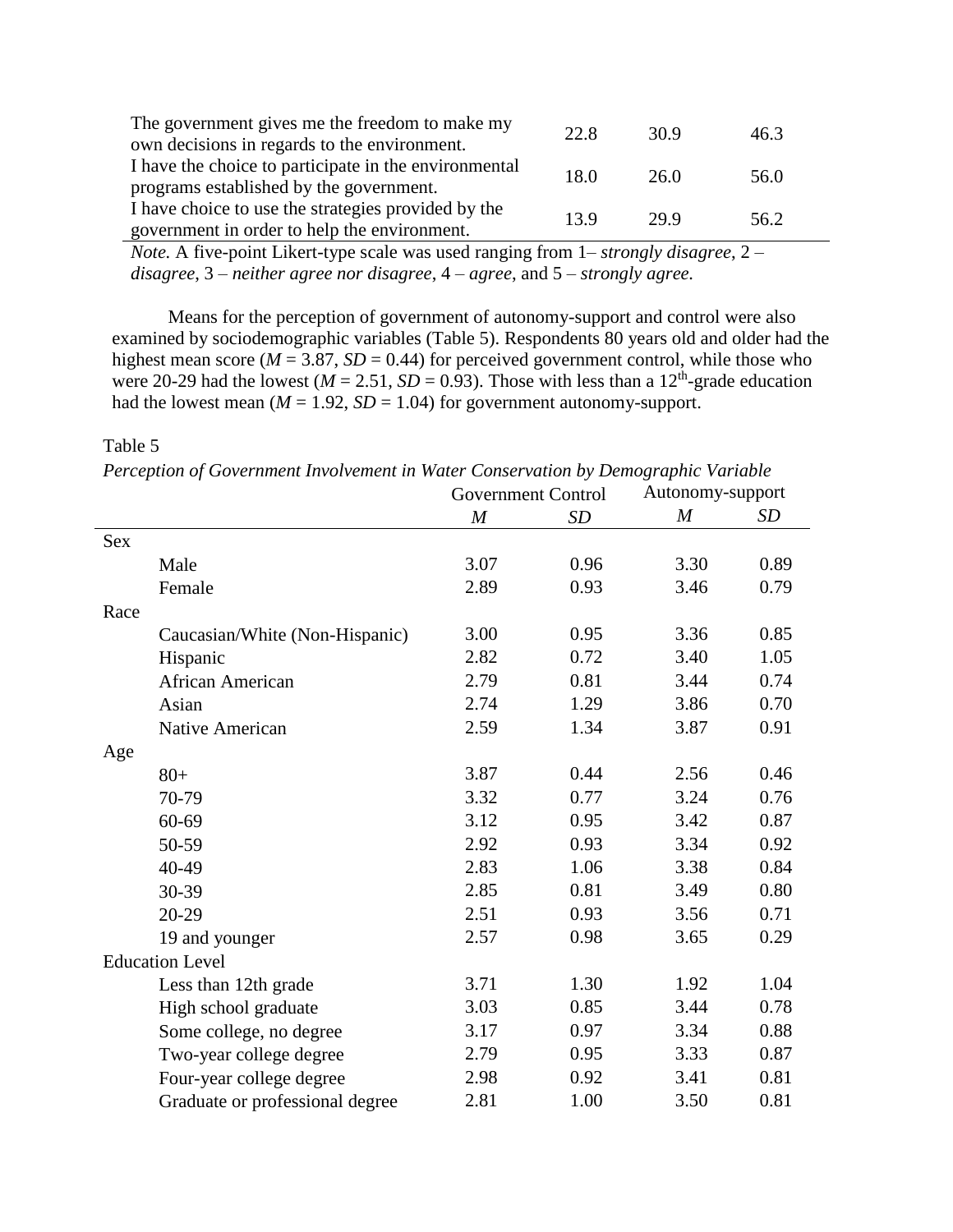| Rural/Urban                                 |      |      |      |      |
|---------------------------------------------|------|------|------|------|
| Fewer than 2,500 - non-metro area           | 3.25 | 0.00 | 3.67 | 0.00 |
| 2,500 to 19,999 - non-metro area            | 3.06 | 0.50 | 3.58 | 0.75 |
| 20,000 or more - non-metro area             | 3.06 | 0.91 | 3.31 | 0.83 |
| Fewer than 250,000 -<br>metropolitan area   | 2.97 | 1.03 | 3.48 | 0.99 |
| 250,000 to 1 million -<br>metropolitan area | 2.94 | 0.98 | 3.28 | 0.85 |
| Over 1 million - metropolitan area          | 2.97 | 0.95 | 3.41 | 0.84 |
| <b>Political Affiliation</b>                |      |      |      |      |
| Republican                                  | 3.29 | 0.95 | 3.17 | 0.95 |
| Democrat                                    | 2.70 | 0.79 | 3.58 | 0.68 |
| Independent                                 | 3.08 | 1.02 | 3.40 | 0.89 |
| Non-affiliated                              | 2.86 | 0.94 | 3.24 | 0.76 |
| Other                                       | 2.54 | 1.57 | 3.17 | 1.44 |
| Homeownership                               |      |      |      |      |
| Own                                         | 3.02 | 0.94 | 3.33 | 0.87 |
| Rent                                        | 2.92 | 0.97 | 3.50 | 0.78 |
| Other                                       | 2.48 | 0.80 | 3.49 | 0.82 |

*Note.* Both scales utilized five-point, Likert-type scales: 1– *strongly disagree*, 2 – *disagree*, 3 – *neither agree nor disagree*, 4 – *agree*, and 5 – *strongly agree*.

To further describe the conservation segments, mean scores were calculated for perception of government control and autonomy-support for high, mid-level, and low conservation segments. The low conservation segment had the lowest level of perceived government control ( $M = 2.87$ ,  $SD = 0.87$ ) and government autonomy-support ( $M = 3.23$ ,  $SD =$ 0.78) (Table 6). The high-conservation segment had the highest scores for both government control ( $M = 3.01$ ,  $SD = 0.99$ ) and government autonomy-support ( $M = 3.57$ ,  $SD = 0.84$ ).

#### Table 6

*Government Perception by Conservation Segments*

|           | Government Control |      |      | Autonomy-Support |
|-----------|--------------------|------|------|------------------|
|           | M                  | SD   | M    | SD               |
| High      | 3.01               | 0.99 | 3.57 | 0.84             |
| Mid-Level | 2.99               | 0.96 | 3.38 | 0.85             |
| Low       | 2.87               | 0.87 | 3.23 | 0.78             |

*Note.* Both scales utilized five-point, Likert-type scales: 1– *strongly disagree*, 2 – *disagree*, 3 – *neither agree nor disagree*, 4 – *agree*, and 5 – *strongly agree*.

## **RO3. Determine if the level of engagement in water conservation behaviors impacted perceptions of government-mandated water conservation measures.**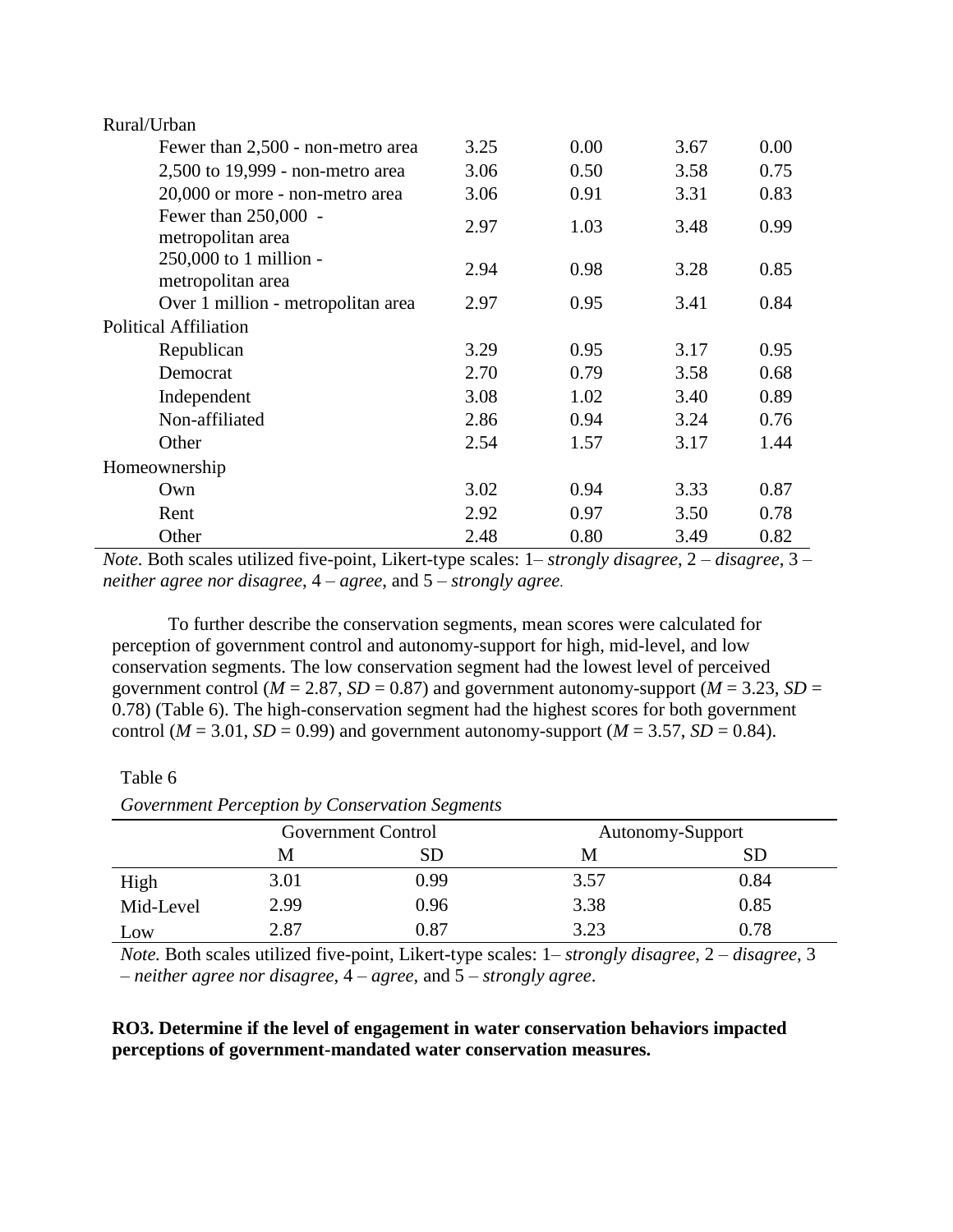To determine if the level of engagement in water conservation behaviors impacted perceptions of government-mandated water conservation measures, a one-way analysis of variance (ANOVA) was used to compare the three groups for both the government control and government autonomy-support constructs. Tests for homogeneity of variance and other assumptions were calculated with no violations. Statistically significant differences were not found within the perception of government control scale. There was a statistically significant difference between groups within the perception of government autonomy-support  $F(2,512) =$ 3.38  $p = 0.04$ . Post hoc comparisons using a Tukey HSD test indicated the mean score for the perception of government autonomy-support differed significantly between high and low levels of water conservation ( $p = .02$ ), but not between mid-level and high or mid-level and low levels of water conservation.

#### **Discussion and Conclusions**

One important aspect of communicating positive water conservation behavior is understanding the demographic and social factors that influence water conservation (Wolters, 2014). Audience segmentation was identified as one way to create strategic messages to encourage sustainable conservation behavior (Leiserowitz, Maibach, Roser-Renouf, & Hmielowski, 2012; Maibach et al., 2011). The findings of this study were supported by previous studies which identified younger (Arcury, 1990; Dunlap et al., 2000; Kenney et al., 2008) and higher educated (Jones & Dunlap, 1992) individuals expressed more concern and were more likely to partake in conservation activities. Findings that women and Democrats largely comprised the segment with low water conservation behaviors deviated from previous studies which found that women (Brehm & Eisenhauer, 2013) and those that are politically democratic (Gromet et al., 2013) are most likely to engage in the highest levels of environmental behavior and express concern for the environment. Other studies indicated that education attained, age, and political affiliation are not significant predictors of environmental behavior (Brehm & Eisenhauer, 2013).

Three segments were identified within the population as having high, mid-level, and low water conservation behaviors. Understanding and describing the characteristics of each conservation group will assist utility managers, governments, agricultural communicators, and public educators in communicating the importance of water conservation (Kenney et al., 2008). Varying levels of water conservation behaviors can be partially explained through the theory of planned behavior that states an individual's intent to act is influenced by their attitude and beliefs towards the action (Ajzen, 1985). Results of this study indicated respondents disagreed or had neutral attitudes when asked about the level of government attempt to control or impose environmental strategies on them. Respondents also indicated they had largely neutral attitudes toward the level of government autonomy or support to engage in environmentally conscious behavior.

The low-water conservation segment had the lowest mean scores for perceived government control and autonomy-support. Low scores on both scales indicated a lack of personal efficacy when it comes to water conservation and low levels of trust in the government. Low self-efficacy (Lam, 2006) and low levels of trust in government (Jorgensen et al., 2009) have both been found to predict a lack of engagement in conservation behaviors. In this study, a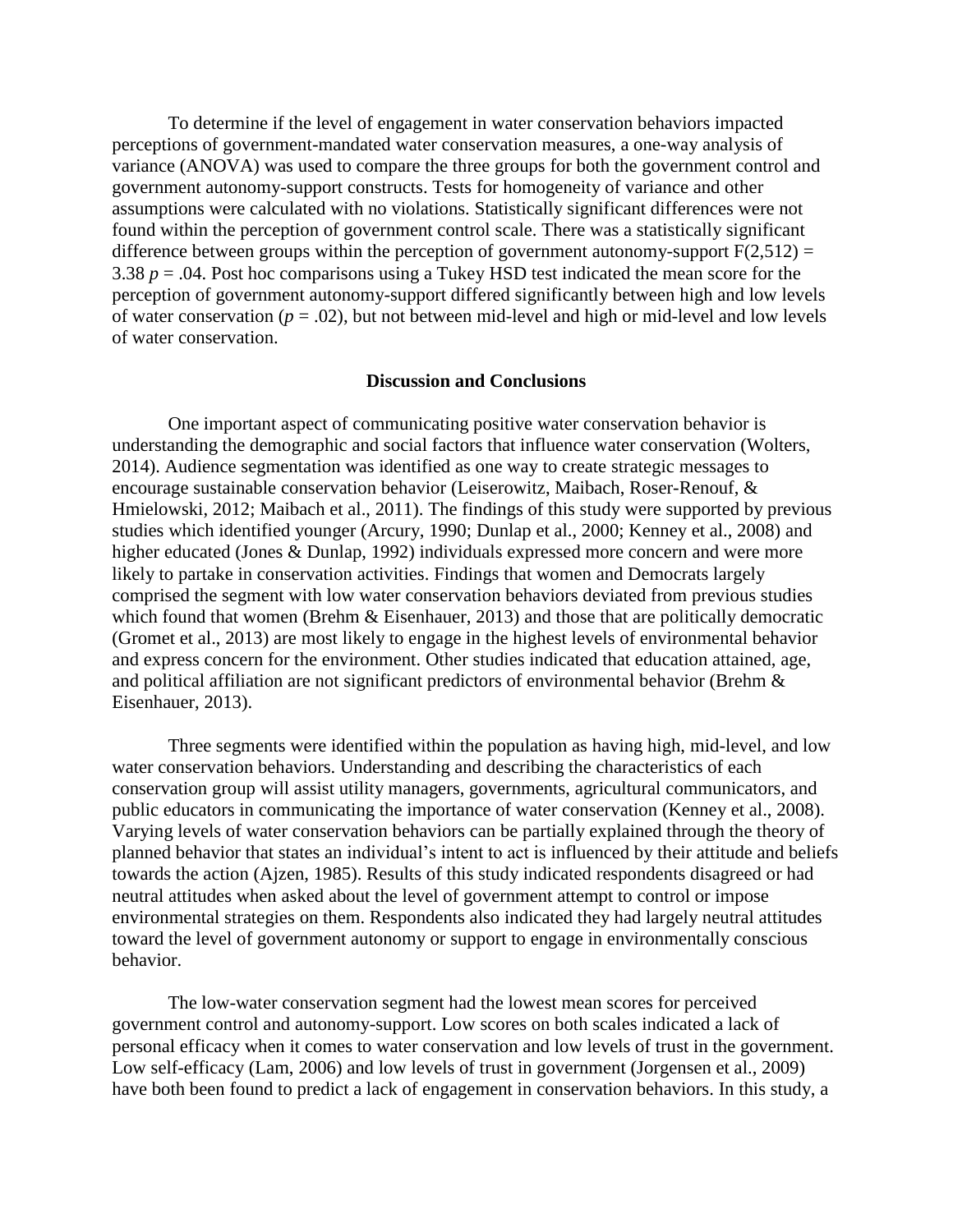significant difference was found between high and low levels of conservation and autonomy support, indicating perceived support from the government was likely to increase conservation behaviors.

A comparison of participation in water conservation behaviors and the government control and government autonomy-support scales revealed those who felt they had higher levels of government autonomy-support also had higher conservation scores. The findings of this study support the findings of Willis et al. (2011), who found those individuals with positive attitudes towards conservation and the environment had higher levels of conservation behavior. While positive attitudes towards the environment, and the perceived ability to make conservation decisions free from government interaction, influenced positive water conservation behavior, it is likely that increases in government water conservation mandates increased the level of conservation (Kenney et al., 2008).

#### **Recommendations**

The findings of this study revealed agricultural communication efforts should be focused on individuals within the low-conservation segment. More specifically, communication efforts should focus on increasing personal efficacy and knowledge about water conservation in Florida (Lam, 2006). Agricultural communicators should keep in mind the demographic characteristics of each conservation segment (Maibach et al., 2011; Monaghan et al., 2013) when creating water conservation messages. In this study, the low water conservation segment was identified as being largely female, renting a home in urban areas, making less than \$24,999 annually, and affiliating as Democrats.

Along with demographic factors in mind, communicators should work to build a feeling of self-efficacy and choice in promoting water conservation messages. Messages should focus on an individual's ability to impact water conservation efforts and their personal choice in engaging in the activities. Communicators should also focus on building a sense of trust and cooperation with government entities. Working to increase place meaning and attachment within the low water conservation segment could potentially lead to the adaption of water conservation behaviors (Brehm & Eisenhauer, 2013).

A lack of awareness in conservation practices may also impact an individual's ability to participate in that activity. Communication and promotion should emphasize the programs currently available in Florida and the existing regulations (Florida Department of Environmental Protection, 2002). Extension may serve as a viable way to communicate messages and encourage adoption of conservation behaviors (Monaghan et al., 2013).

Future research should focus on message creation and testing within each conservation group to encourage adaptation of water conservation behaviors. In addition to message testing, research should focus on preferred communication channels, including traditional media and social media outlets. As Extension develops additional programming and communication campaigns, the effectiveness of those efforts in encouraging Florida residents to adopt water conservation behaviors should be explored. The effects of government regulations should also be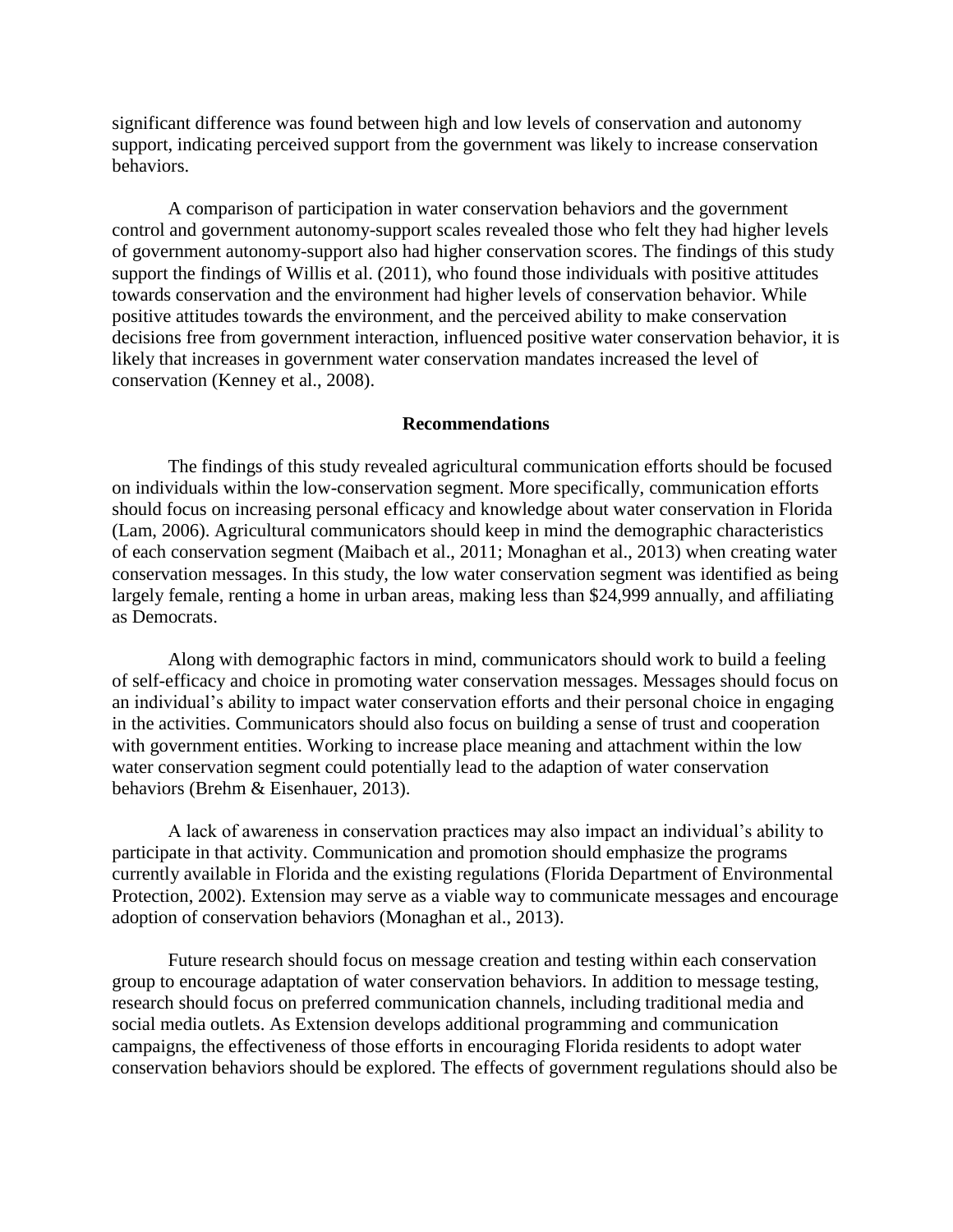examined. Trends in regulation over time – in comparison to prevalence in mass media and community preparedness – should be examined.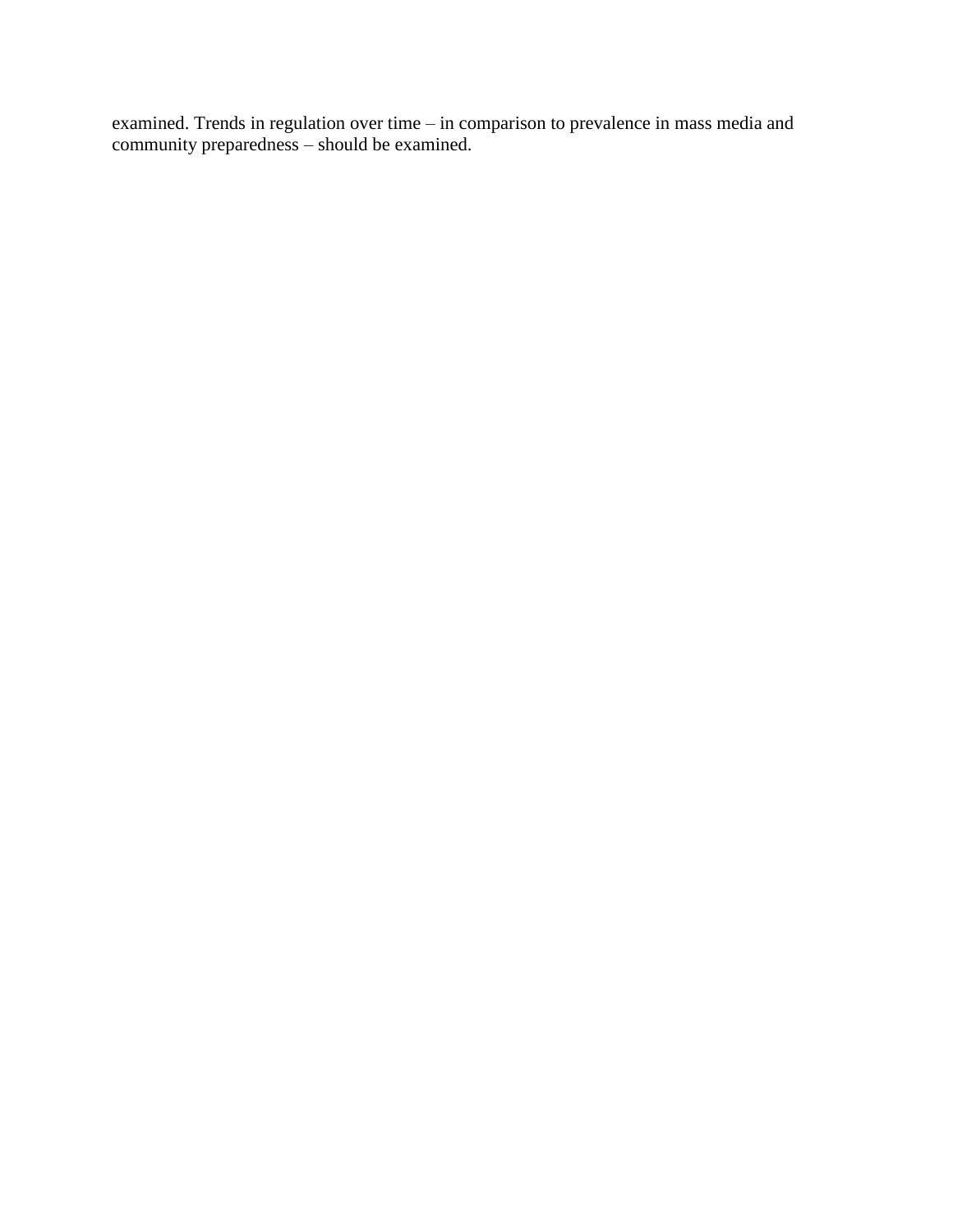#### **References**

- Ajzen, I. (1985). From intentions to actions: A theory of planned behavior. In *Action Control* (pp. 11-39). Springer Berlin Heidelberg.
- Ajzen, I. (1991). The theory of planned behavior. *Organizational Behavior and Human Decision Processes*, *50*(2), 179-211. https://doi.org/10.1016/0749-5978(91)90020-T
- Arcury, T. (1990). Environmental attitude and environmental knowledge. *Human Organization*, *49*(4), 300–304. https://doi.org/10.17730/humo.49.4.y6135676n433r880
- Baker, R., J. M. Brick, N. A. Bates, M. Battaglia, M. P. Couper, J. A. Dever, & R. Tourangeau. (2013). *Report of the AAPOR task force on non-probability sampling*. American Association for Public Opinion Research.
- Brehm, J., & Eisenhauer, B. (2013). Environmental concern: Examining the role of place meaning and place attachment. *Society & Natural Resources*, *26*(5), 522-538. doi: abs/10.1080/08941920.2012.715726
- Corral-Verdugo, V., Bechtel, R. B., & Fraijo-Sing, B. (2003). Environmental beliefs and water conservation: An empirical study. *Journal of Environmental Psychology*, *23*(3), 247-257. doi: 10.1016/S0272-4944(02)00086-5
- Cronbach, L. J. (1951). Coefficient alpha and the internal structure of tests. *Psychometrika*, *16*(3), 297-334. doi: 10.1007/BF02310555
- Delmas, M. A., Fischlein, M., & Asensio, O. I. (2013). Information strategies and energy conservation behavior: A meta-analysis of experimental studies from 1975 to 2012. *Energy Policy*, *61*, 729–739. doi: 10.1016/j.enpol.2013.05.109
- Dunlap, R. E., Van Liere, K. D., Mertig, A. G., & Jones, R. E. (2000). New trends in measuring environmental attitudes: Measuring endorsement of the new ecological paradigm: A revised NEP scale. *Journal of Social Issues*, *56*(3), 425-442. doi: 10.1111/0022-4537.00176
- Fernald, E. A. & Purdum, E. D. (1998). *Water Resources Atlas of Florida*. Tallahassee: Institute of Science and Public Affairs, Florida State University.
- Florida Department of Environmental Protection. (2002). *Florida water conservation initiative*. Tallahassee.
- Florida Department of Environmental Protection. (2014). *Water conservation.* Retrieved from http://www.dep.state.Florida.us/water/waterpolicy/conservation.htm
- Florida Department of Environmental Protection. (2016). *Water resource protection programs*. Retrieved from http://www.dep.state. Florida.us/water/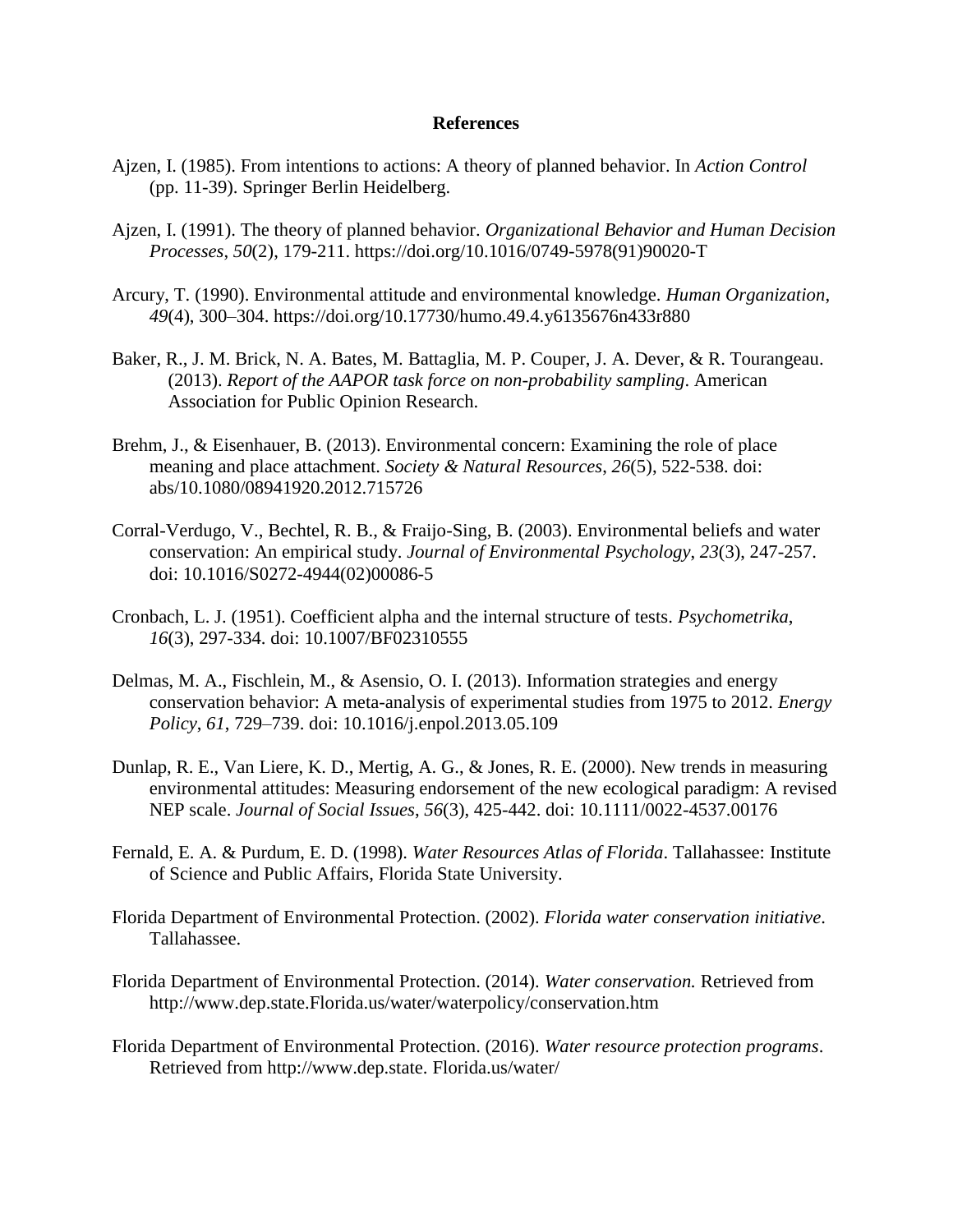- Gromet, D. M., Kunreuther, H., & Larrick, R. P. (2013). Political ideology affects energyefficiency attitudes and choices. *Proceedings of the National Academy of Sciences of the United States of America*, *110*(23), 9314-9. doi: 10.1073/pnas.1218453110
- Jones, R., & Dunlap, R. (1992). The social bases of environmental concern: Have they changed over time? 1. *Rural Sociology*, *57*(1), 28-47. doi: 10.1111/j.1549-0831.1992.tb00455.x/full
- Jorgensen, B., Graymore, M., & O'Toole, K. (2009). Household water use behavior: An integrated model. *Journal of Environmental Management*, *91*(1), 227-236. doi: 10.1016/j.jenvman.2009.08.009
- Kalton, G. & Flores-Cervantes, I. (2003). Weighting methods. *Journal of Offical Statistics, 19*(2), 81-97. Retrieved from http://www.jos.nu/Articles/article.asp
- Kenney, D. S., Goemans, C., Klein, R., Lowrey, J., & Reidy, K. (2008). Residential water demand management: Lessons from Aurora, Colorado. *JAWRA Journal of the American Water Resources Association*, *44*(1), 192-207. doi: 10.1111/j.1752-1688.2007.00147.x
- Lam, S. (2006). Predicting intention to save water: Theory of planned behavior, response efficacy, vulnerability, and perceived efficiency of alternative solutions. *Journal of Applied Social Psychology*, *36*(11), 2803-2824. doi: 10.1111/j.0021-9029.2006.00129.x/full
- Lavergne, K. J., Sharp, E. C., Pelletier, L. G., & Holtby, A. (2010). The role of perceived government style in the facilitation of self-determined and non self-determined motivation for pro-environmental behavior. *Journal of Environmental Psychology*, 30, 169-177.
- Lee, M. (1981). Mandatory or voluntary water conservation: A case study of Iowa communities during drought. *Journal of Soil and Water Conservation*, *36*, 231-234. Retrieved from http://www.jswconline.org/content/36/4/231.short
- Leiserowitz, A., Maibach, E., Roser-Renouf, C. & Hmielowski, J. (2012). *Global warming's six Americas in March 2012 and November 2011 - Yale program on climate change communication*. New Haven, CT. Retrieved from http://climatecommunication.yale.edu/publications/global-warmings-six-americas-inmarch-2012-and-november-2011/
- Maibach, E., Roser-Renouf, C., & Leiserowitz, A. (2009). *Global warming's six Americas 2009: An audience segmentation analysis*. New Haven, CT. Retrieved from https://trid.trb.org/view.aspx?id=889822
- Maibach, E. W., Leiserowitz, A., Roser-Renouf, C., & Mertz, C. K. (2011). Identifying likeminded audiences for global warming public engagement campaigns: An audience segmentation analysis and tool development. *PLoS ONE*, *6*(3), e17571. doi: 10.1371/journal.pone.0017571

Marella, R. (2008). Water use in Florida, 2005 and trends 1950-2005. *U.S. Geological Survey*.